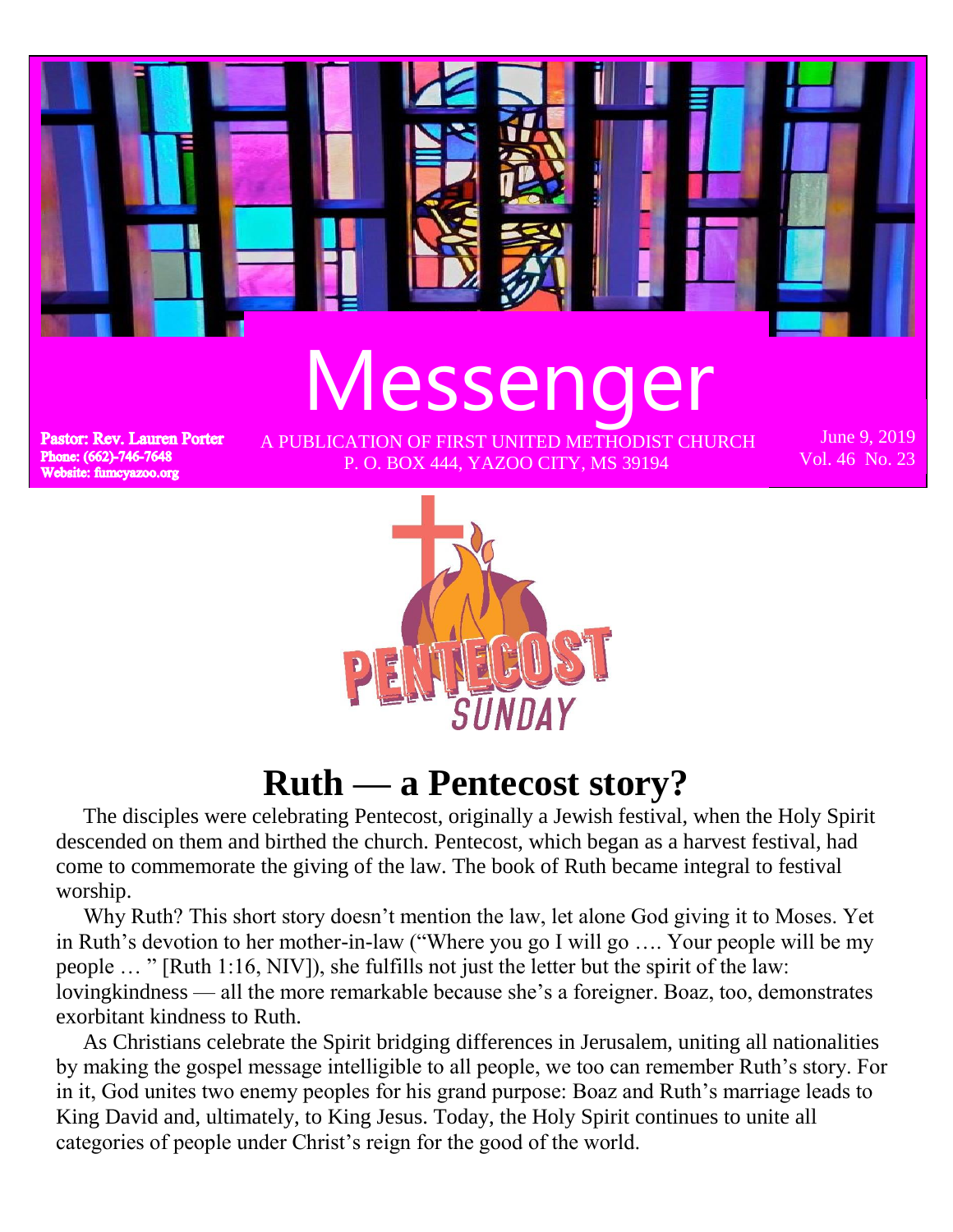

### **THIS WEEKS CALENDAR**

**SUNDAY, JUNE 9** 9:00 a.m. Come AZ U R Service 9:50 a.m. Sunday School 11:00 a.m. Traditional Worship Service

**MONDAY, JUNE 10** 9-12 noon Methodist Market

**TUESDAY, JUNE 11** 1:00-3:00 Grades 1-3 Swimming

**WEDNESDAY, JUNE 12** 12 Noon **-** Grades 4-5 Fishing 5:30 p.m. In the Hands of God/Prayer Meeting 6:00 p.m. Chancel Choir

**SATURDAY, JUNE 15** 9-12 noon Methodist Market



 $\sim$  ~ ~ ~

- 11. Donna Heidel
- 12. Fenton Anderson
- 15. Rusty Perry

9. Mr. & Mrs. Josh Allen 15. Mr. & Mrs. Brent Chaney



This Sunday, June 9, is Pentecost Sunday. Remember to wear Red as we celebrate the coming of the Holy Spirit.

~~~~~~~~~~~~~~~~~~~~~~~~~~~~~~~~~~~



### *Macel Gary Simmons*

M/M John H. Swayze M/M Tom Huff M/M Ted Kendall

#### *Sue Parker*

Susie Bradshaw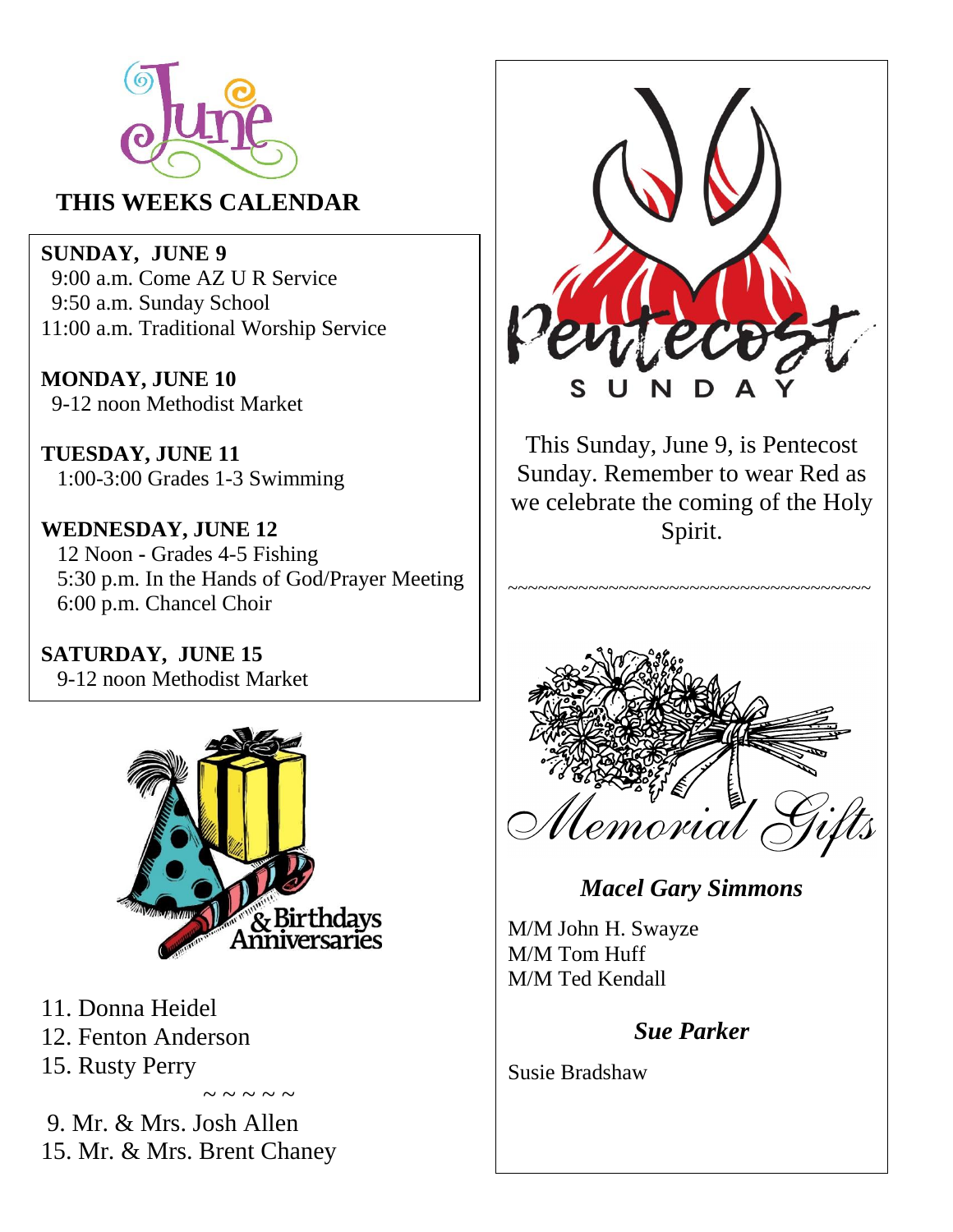

## **Solid Ground Youth**

 As we move through the study of the Book of Psalm, this Sunday we will look at chapter 91. This chapter will focus on trusting the Lord. We will take a look at what David wrote as he was encouraged to follow and trust God. He is the only one with whom we will find eternal safety and happiness.

# **Sunday Night Youth and Wednesday Night Small Group**

 Sunday, June 9, the youth group will meet for an afternoon of bowling and dinner. We plan to meet at the church around 2:30 and travel to Flowood to bowl at Fannin Lanes. After bowling, we will have dinner before returning home.

Wednesday, June  $12<sup>th</sup>$  we will meet at the church and have a time of food and fellowship, before heading out on another activity together. Plans are still in the works for this activity, but you will be notified soon.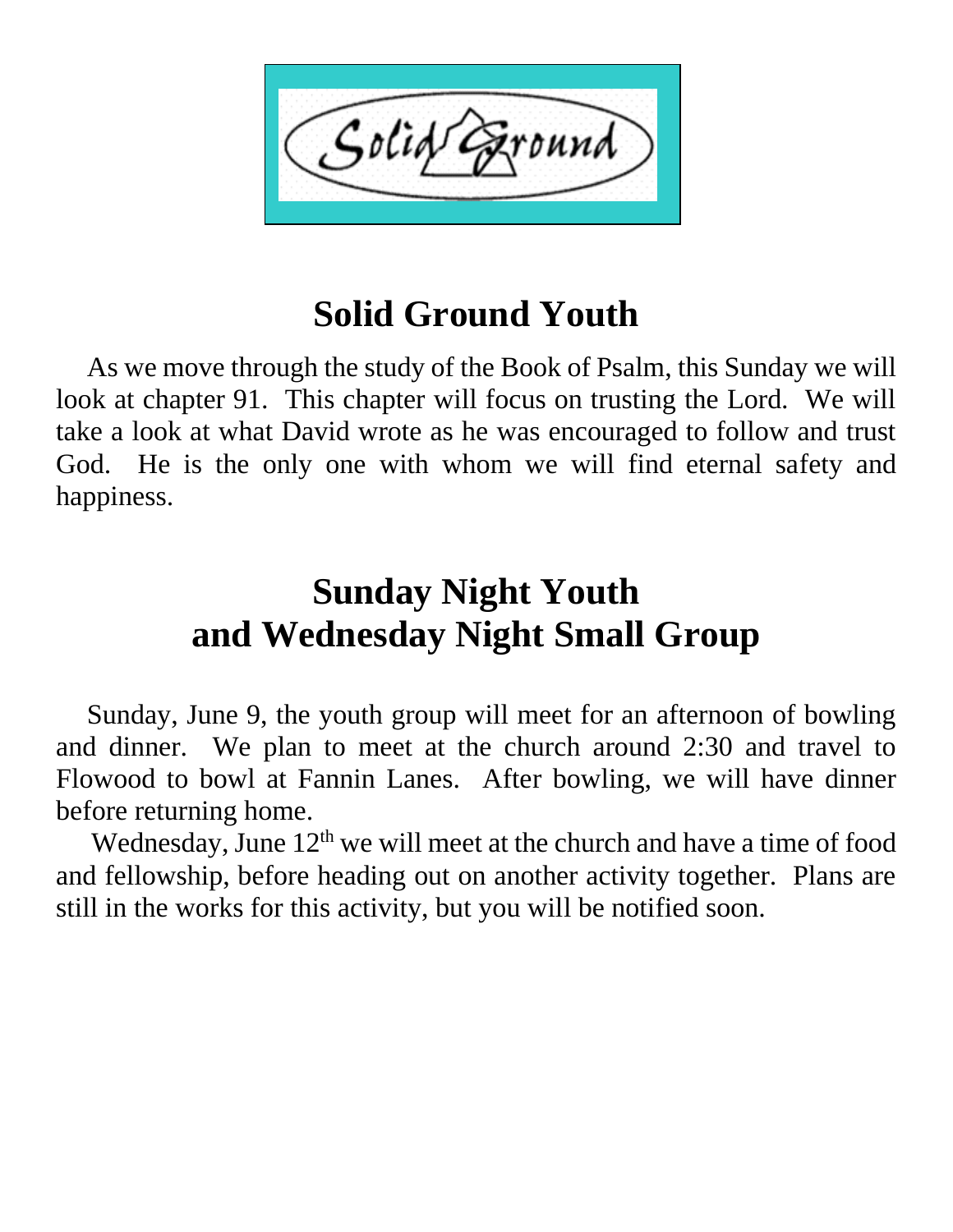



 This Sunday is Pentecost Sunday. Pentecost is the day we celebrate the birthday of the church. It is the day the Holy Spirit came upon the disciples and others. This Sunday we will talk more about this special day in the church.

### **HisKidz & Planet 456 Summer Activities:**

Friday June 7 – Grades 1-6 will have movie day in Madison to see *The Secret Life of Pets 2.*

Tuesday, June 11 – Grades 1-3 will have a swimming day at the Ketchum's from 1-3. Please meet at the church at 1:00, and we should return by 3:30 p.m.

Wednesday June 12 – Grades 4-6 will meet at the church at 12:00 noon for a day of fishing and kayaking at the Richard's Pond. We should return to the church by 3:30 p.m.